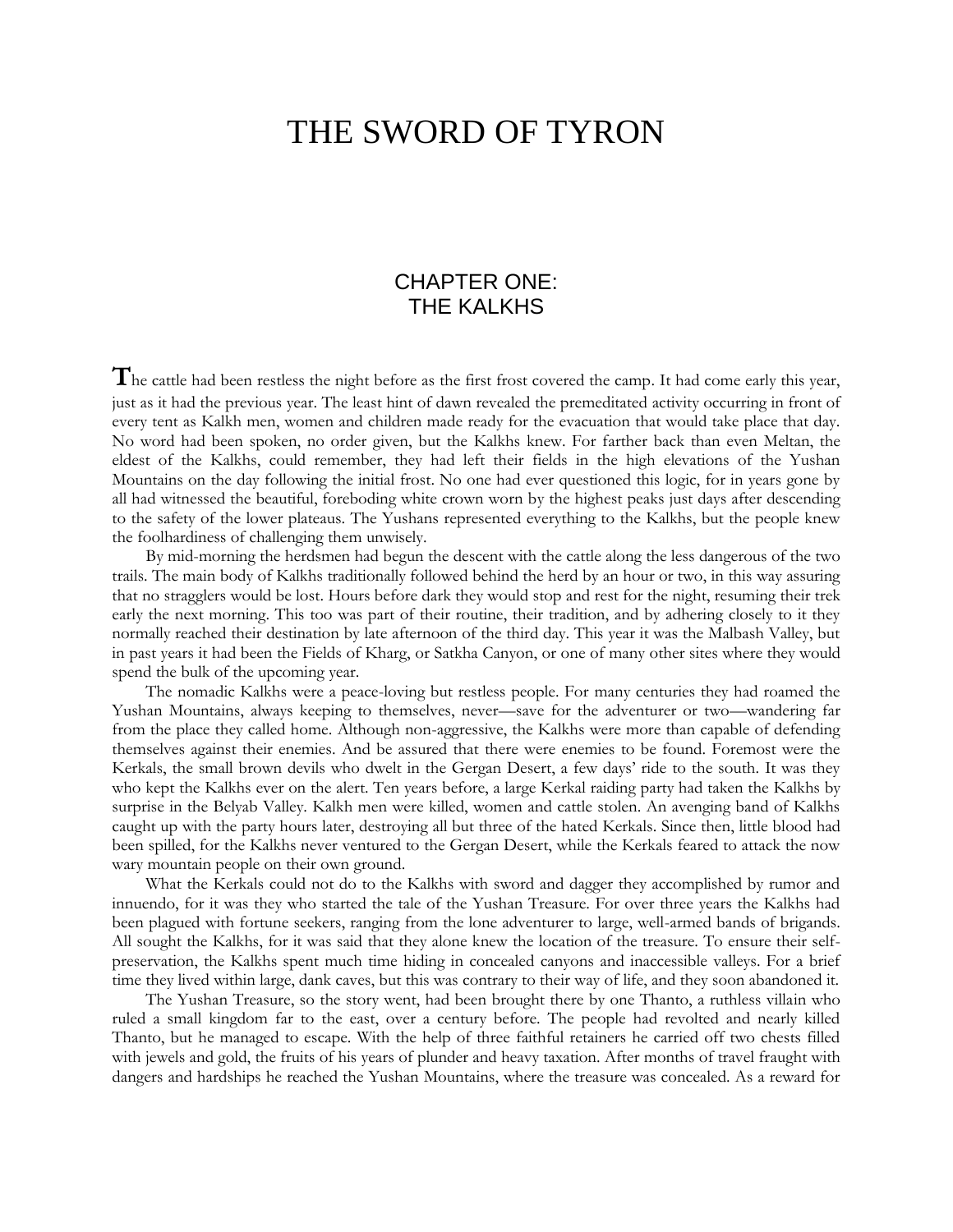their loyalty the three servants were slain in their sleep by Thanto, making him the sole possessor of the treasure as well as the only one with knowledge of its whereabouts.

For a year he lived with his treasure, counted it, reveled in it. At times he nearly starved to death, but he cared for little else. Eventually he became a madman, frustrated by his inability to drag either of the two chests more than a few feet. By murdering his servants he had destroyed any chance of returning to a more civilized part of the world and making use of it. It was thus that the Kalkhs found him. Almost skeletal in appearance, he gibbered insanely as he rushed at the large group waving a long dagger. They were forced to kill the poor creature in self-defense. After discovering the three moldering corpses, the Kalkhs were able to reconstruct in part some of what had occurred there. They were disgusted by what they found, for greed was unknown to them. Without hesitation they buried the treasure, along with Thanto and the other corpses, and hastily vacated the spot. To this day the treasure remains there untouched, still guarded by the grisly foursome.

## Or so the story went.

Meltan, the old one, had lived for nearly ninety years. "Never did my father relate such a story to me about Thanto and the Yushan Treasure," he would say. "Secrets are not usually kept amongst the Kalkhs, and I am sure that I would have heard of such an incident."

He felt sure that it was merely a tale, as did all of the Kalkhs. The outsiders were not convinced, however, and for years after the tale was spread they came. By the third year the mountains were inundated with strangers. Many obliged the Kalkhs by murdering one another, but the tide never abated. The Kerkals reveled in the peril of the mountain people.

There were those unfortunates who stumbled across whatever place of concealment the Kalkhs had chosen at the time, and although loath to do it, the Kalkhs were forced to destroy these intruders in order to protect themselves. It was only after scores had been dispatched that Chapkha, the Wise One, brought forth the idea that would eventually dispel the rumors of the Yushan Treasure and all but halt the flow of outsiders to the mountains. In talking with some of the condemned prisoners before their execution, Chapkha discovered that many were unlike what he and the other Kalkhs thought them to be. True, there were brigands, mercenaries, and other assorted hard-core villains, and these types Chapkha ignored. It was with the merchants, the artisans, yes, even a nobleman or two, that Chapkha established relationships. He found that their reasons for coming to the Yushans were different from the others. Most were bored with their humdrum existence in the large cities and sought adventure, excitement, mystery. Some had an archaeological interest in discovering the site of the treasure. To most, the actual riches were secondary. It was to these types that Chapkha explained the rumors of the Kerkals, advising them that they were false. He told them why the Kerkals would wish to cause these problems for the Kalkhs. He showed them their simple, rudimentary way of life, explaining both their customs and traditions. When he was done, Chapkha knew that these men believed him. They felt humbled and were ashamed that they had intruded on the Kalkhs.

Chapkha managed to delay their execution long enough to discuss his idea with the elders. He proposed that these men be returned to their prospective lands so that they might spread the word that the stories of the Yushan Treasure were false. Just as it had been started with words, so might it be ended. The elders balked at first, but the proposition appealed to their humanity, and with Chapkha's promise that he would extract from these men their oath that they would indeed spread the word and would not reveal the location of any of the Kalkh strongholds, they approved the plan.

The following day nearly two dozen thankful men were sent out of the Yushans to their various homes. Each vowed to uphold the request of the elders, and Chapkha fell certain that these were men of honor. In the months that followed, this action was repeated numerous times. The black-hearted thieves and brigands were executed, the men of honor set free. The Kalkhs continually migrated to new campsites in case of treachery, but they need not have worried. Chapkha was a fine judge of character, and he chose his messengers well. Within a year the Yushan Mountains once again belonged to the Kalkhs, and aside from the occasional stray fortune seeker, it had remained so.

The Kalkhs learned much of the outside world from their prisoners. They heard of enormous rich, walled cities where people, as well as wares, were bought and sold in the public square. They learned of the vast sea, and of the immense leviathans of wood and steel that plied its waves. They were told about beasts heretofore unheard of: sleek, striped cats with sharp teeth and evil dispositions; tusked creatures that stood